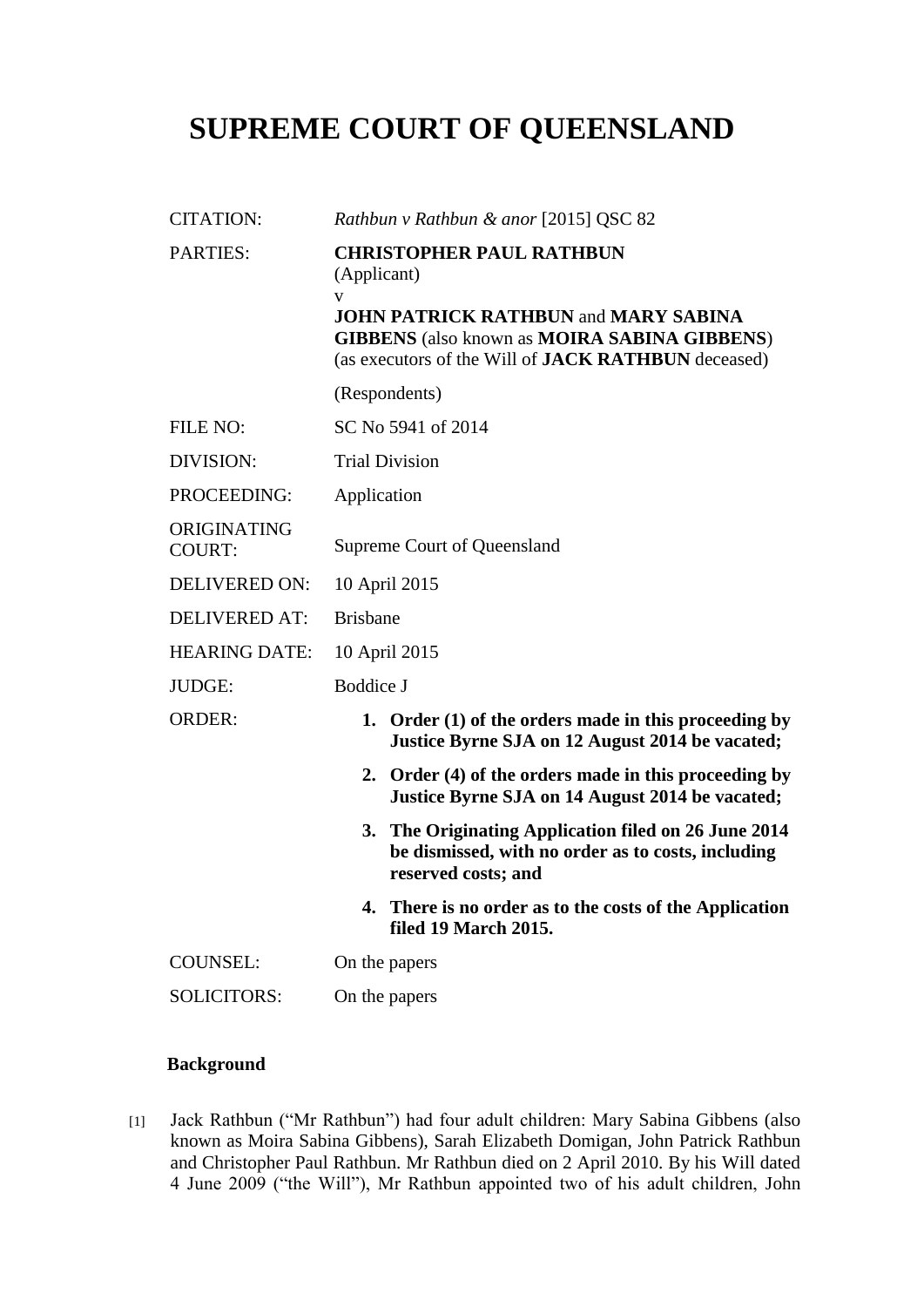Rathbun and Mary Gibbens ("the Respondents"), as his executors and trustees. Probate of the Will was granted to the Respondents on 11 May 2011.

## **Originating Application**

- [2] By Originating Application filed on 26 June 2014, Christopher Rathbun ("the Applicant") sought orders:
	- 1. removing the Respondents as executors, and appointing an independent solicitor in their place, to finalise the administration of the estate;
	- 2. in the alternative, requiring the Respondents to file an affidavit exhibiting an estate account, including all the information specified in rule 648 of the *Uniform Civil Procedure Rules* 1999 (Qld);
	- 3. for damages of \$17,569.24, for legal costs the Applicant had incurred since 9 August 2013 in obtaining accounting information concerning the estate; and
	- 4. requiring the Respondents to pay the costs of the Originating Application in their personal capacities.
- [3] On 12 August 2014, Byrne SJA heard an urgent *ex parte* oral application made on the Applicant's behalf. Upon the usual undertakings by the Applicant, His Honour ordered the Respondents make no distribution or disbursement from the estate until after 14 August 2014 (when the Originating Application had been listed for hearing) or until further order of the court. Costs were reserved.
- [4] On 14 August 2014, there was insufficient time for a substantive hearing of the Originating Application to proceed. Byrne SJA ordered that "upon the undertakings stated in the order of 12 August 2014 being continued, paragraph 1 of that order, requiring that the Respondents make no distribution or disbursement from the estate, is to remain in force until the conclusion of that hearing or further order of the court". Costs were reserved.
- [5] Before any substantive hearing of the Originating Application, the parties reached a compromise. That compromise is recorded in a Deed signed by the parties and dated 12 March 2015 ("the Deed"). In accordance with the Deed, and with the consent of the Respondents, Mr Rathbun now applies to:
	- 1. vacate the orders of Byrne SJA which prevent the Respondents making any distributions or disbursements from the estate;
	- 2. have the Originating Application dismissed, with no order as to costs; and
	- 3. have no order made as to the costs of this Application.

That application is sought to be determined without the need for an oral hearing.

## **Conclusions**

[6] Having regard to the terms of the compromise reached between the parties, and taking into account that the Respondents consent to the orders sought by the Applicant, I consider it appropriate that such orders be made without there being any oral hearing.